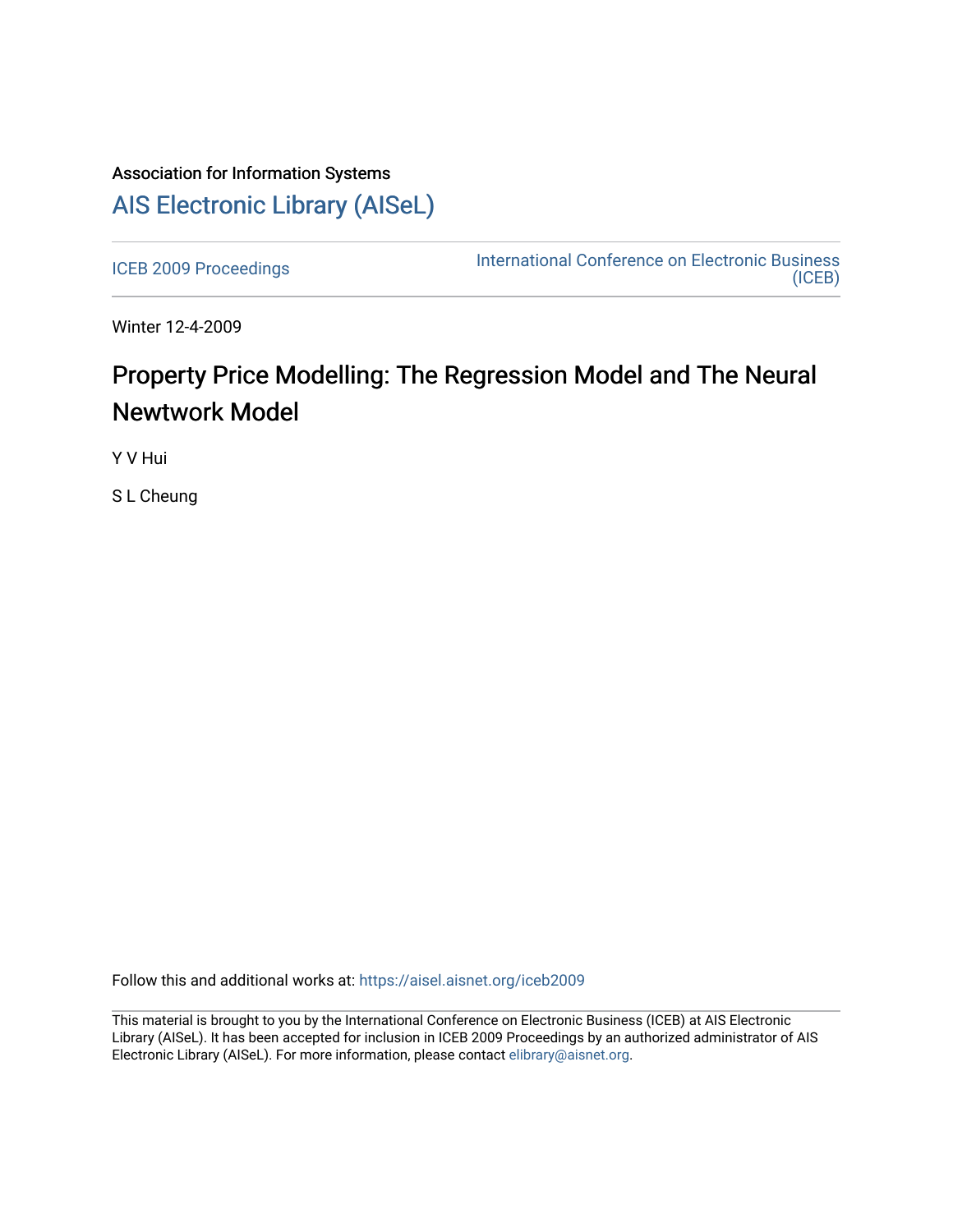# **PROPERTY PRICE MODELLING: THE REGRESSION MODEL AND THE NEURAL NEWTWORK MODEL**

Y V Hui and S L Cheung Department of Management Sciences City University of Hong Kong, Hong Kong msyervan@cityu.edu.hk

### **Abstract**

Hedonic regression models are widely used in housing price studies. However, incorrect identification of the functional relationship may lead to potential bias. This research studies the neural network model in modeling housing price. A neural network model is regarded as a nonlinear regression model without a predetermined functional form. The adoption of the neural network model could overcome the biasness inherent in the hedonic price regression model. The performance of neural network models and hedonic regression models are discussed based on the Hong Kong property price data.

**Keywords:** Hedonic Regression, Neural Network Model

# **Introduction**

There are two widely adopted approaches in modeling housing price indices. The repeated sales model follows the changes in the prices of the properties that are sold more than once in the study period and the hedonic regression model considers the relationship between the property price and the property attributes. Although repeated sales models have been used in constructing housing price indices, there are deficiencies to apply the repeated sales models in predicting property prices.

## **Hedonic Price Model**

Hedonic regression was first introduced by Lancaster (1994) for measuring market price. Dipasquale and Wheaton (1996) suggest a multiplicative relationship between the property's sales price and its attributes. That is,

$$
P_j = \prod_{j=1}^k X_{ij}^{\alpha_i} \tag{1}
$$

where the parameter values  $\alpha$  of the housing attributes *X* are assumed to be stable over the study period. In order to model the relative changes in market valuation of housing attributes over time, it is multiplied by the exponential term of time shifts.

$$
P_j = (\prod_{j=1}^{k} X_{ij}^{\alpha_i}) \exp(\sum_{t=1}^{T} \beta_t D_t) \quad (2)
$$

where the dummy variables *D* account for the trend in housing prices over the study period. The modeling of Hong Kong residential property prices using hedonic regression models are presented in Mok et al. (1995) and Cheung (2003). Cheung (2003) also discussed the construction of the Hong Kong residential property price index, Centa-City Index, using the hedonic regression approach.

#### **Housing Attributes**

Kingswood Villa is one of the popular residential estates in the suburban area of Hong Kong. All units are high-rise apartments in a total of 58 blocks constructed in six phases. There were over four thousands transactions in 1997 and over one thousand transactions annually. Since all housing units in this study are high-rise units, twenty four housing attributes such as floor level, direction, window view, etc are selected as important factors to affect the selling price. The hedonic price regression model is developed using the Land Registry's transaction data recorded from July 1996 to June 1997 and the unit attributes collected from Centaline Property Agency Limited. A set of timedependent variables is added to model the monthly changes in the market evaluation of housing attributes. The data was fitted to the following hedonic regression model:

$$
\ln P_j = \sum_{i=1}^k \ln \alpha_i X_{ij} + \sum_{t=1}^T \beta_t D_t \quad (3)
$$

It is found that twenty unit attributes and all time dependent variables are significant.

#### **Neural Network Model**

It is known that the hedonic regression model may<br>encounter potential bias from incorrect encounter potential bias from incorrect specification of the functional form between unit attributes and housing price. A neural network model combines many computing modules (neurons) into an interconnected system (neural network). It mimics the complex relationship between the dependent variables (output modes) and the independent variables (input nodes). A neural network model is regarded as a flexible nonlinear regression model without an explicit form. It could overcome the bias problem inherent in the hedonic regression model.